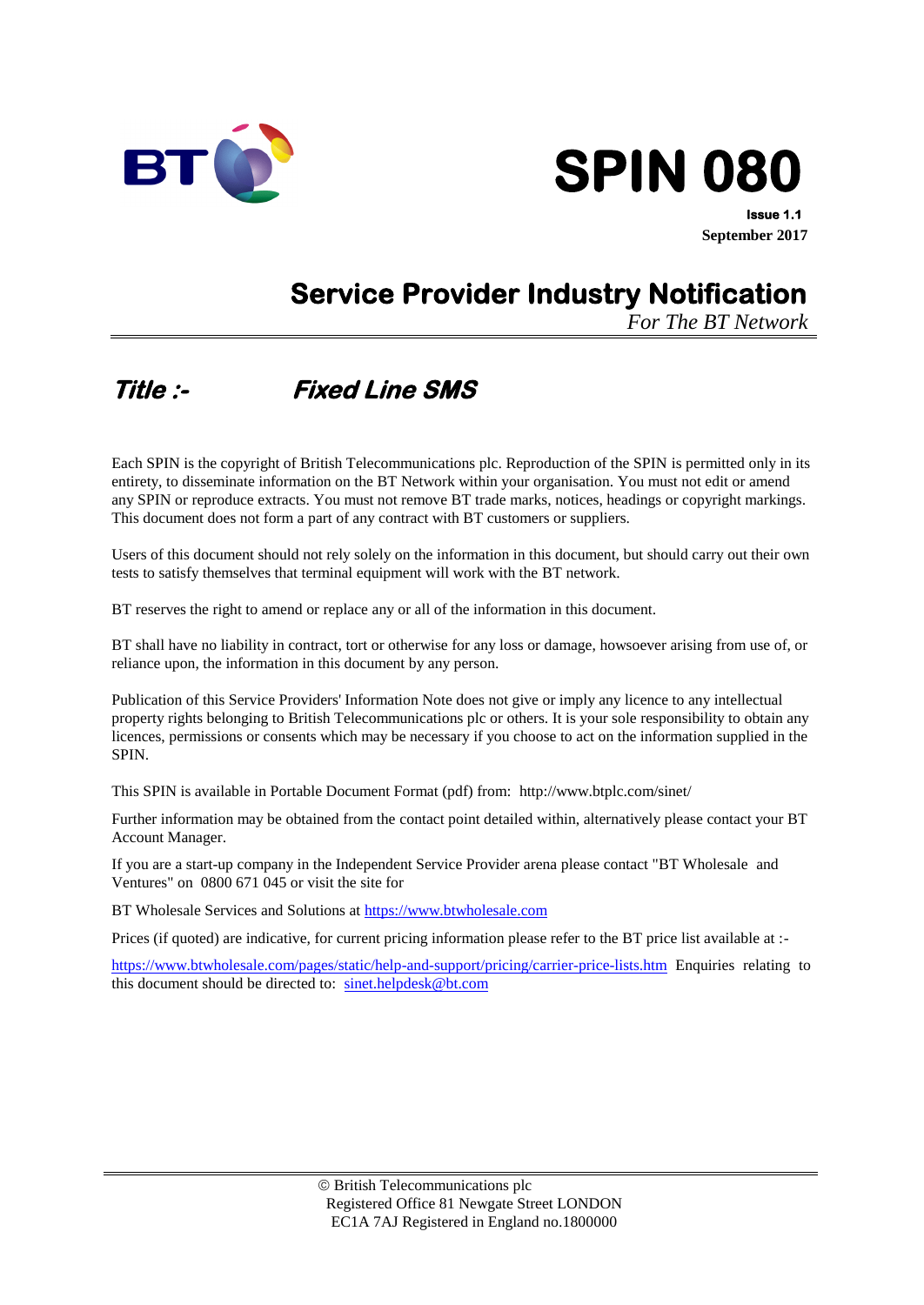#### **CONTENTS**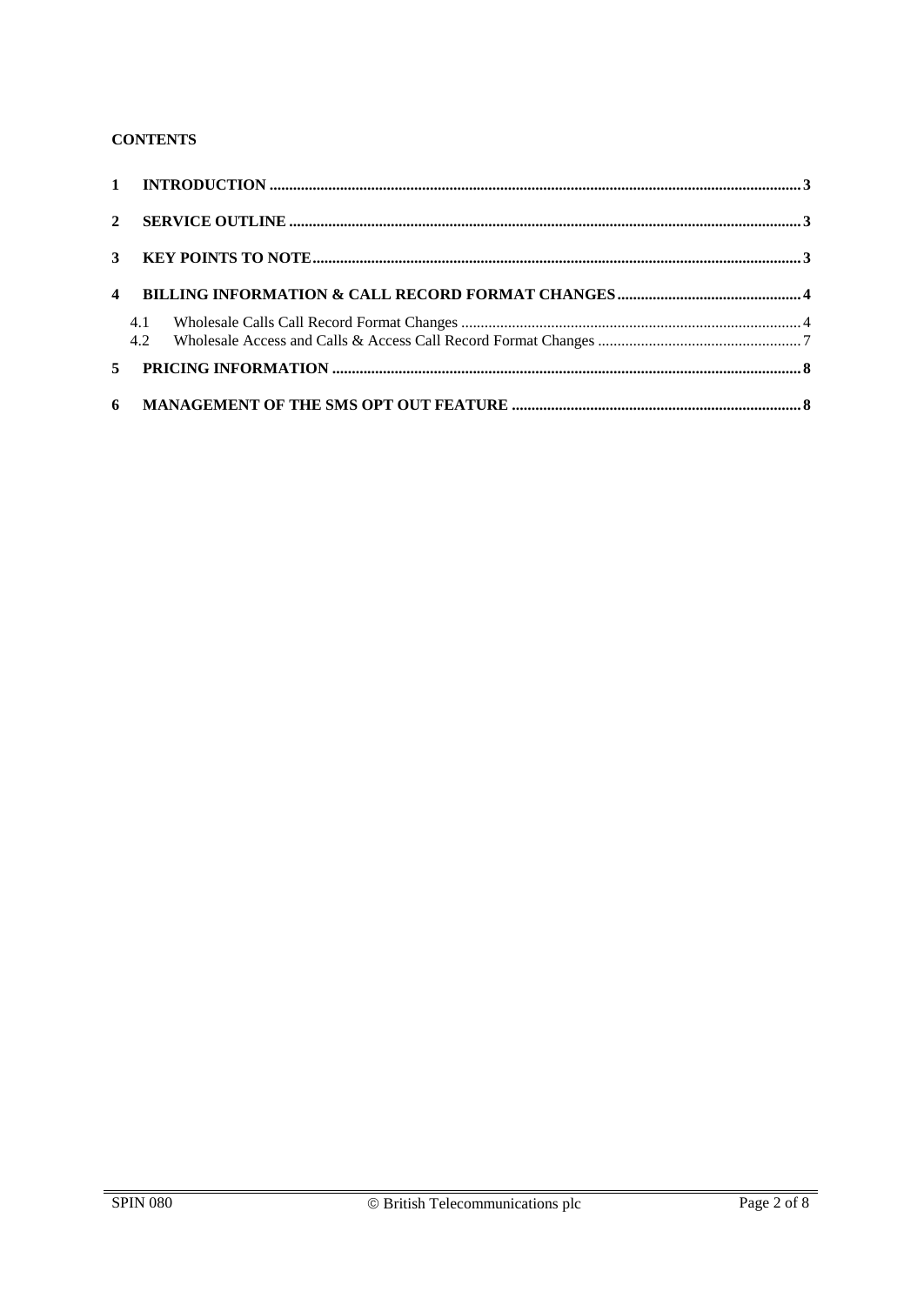# **1 Introduction**

BT FLSMS is an SMS service enabling Fixed Line customers to send and receive text messages. The purpose of this Service Provider Industry Notification is to inform the Service Provider community, outline the key elements of the Fixed Line SMS service and give details of where to obtain further information. For technical issues, please refer to SIN 413 issue 3.2, May 16.

# **2 Service Outline**

The service allows SMS messages to be sent from BT fixed lines to other UK customer's fixed lines and to the majority of UK mobile networks. The service will also provide for receiving SMS messages from fixed lines and mobile devices and delivering them to BT fixed lines.

The text messages will be delivered either as a text message to someone who has a suitably enabled SMS fixed line/mobile handset, or delivered to the fixed network as a text to speech message to customers who have no compatible handset. This text to speech message can either be deposited directly into a voice mailbox or delivered as a call.

#### Text to Speech Delivery (receipt of message):

If a call is made to deliver an SMS and is answered, but no response to indicate the presence of an SMS enabled handset is received, e.g. the call has been answered by an answering machine, then the text to speech service will wait for a period of no response to the offered options, and then automatically plays the SMS message as speech.

 If Call Forwarding / Diversion is applied to the line, the text to speech call will be dealt with as any other call on the fixed network and will be forwarded. When diverted to a mobile, the text will be delivered as speech.

# **3 Key Points to Note**

- End users will need to have SMS enabled handsets in order to send and receive SMS messages, and will need to programme the SMS Service centre send / receive telephone number into it, if not already configured by the handset supplier. End users who do not have SMS enabled CPE will receive SMS messages which have been converted into speech.
- An auto activation/registration will be used, this will automatically register the end user line on the BT platform on first use of the service. The registration process will acknowledge that the line is to be used for future sending and receipt of SMS messages, and return a welcome message.
- The Caller Line Identity (CLI) of the originating line is to be presented on all SMS sent from and received by fixed line SMS customers, the CLI cannot be withheld. This is standard industry practice for SMS, to discourage malicious SMS messages being sent to and from BT fixed lines. The service will also be able to support the receipt and onward transit of the sender's CLI.
- This service will be made available to customers of Service Providers who use BT lines. The SMS calls will be routed on the BT network and call records (CDR) will be made available to the service provider so that their end users can be billed. BT will bill these service providers in accordance with published prices. See section 4 for details of the call record format changes for the SMS service.
- Messages sent by customers are excluded from Carrier Pre-select. Where indirect access codes are inserted into the dialled numbers stream, these messages will route onto another operator's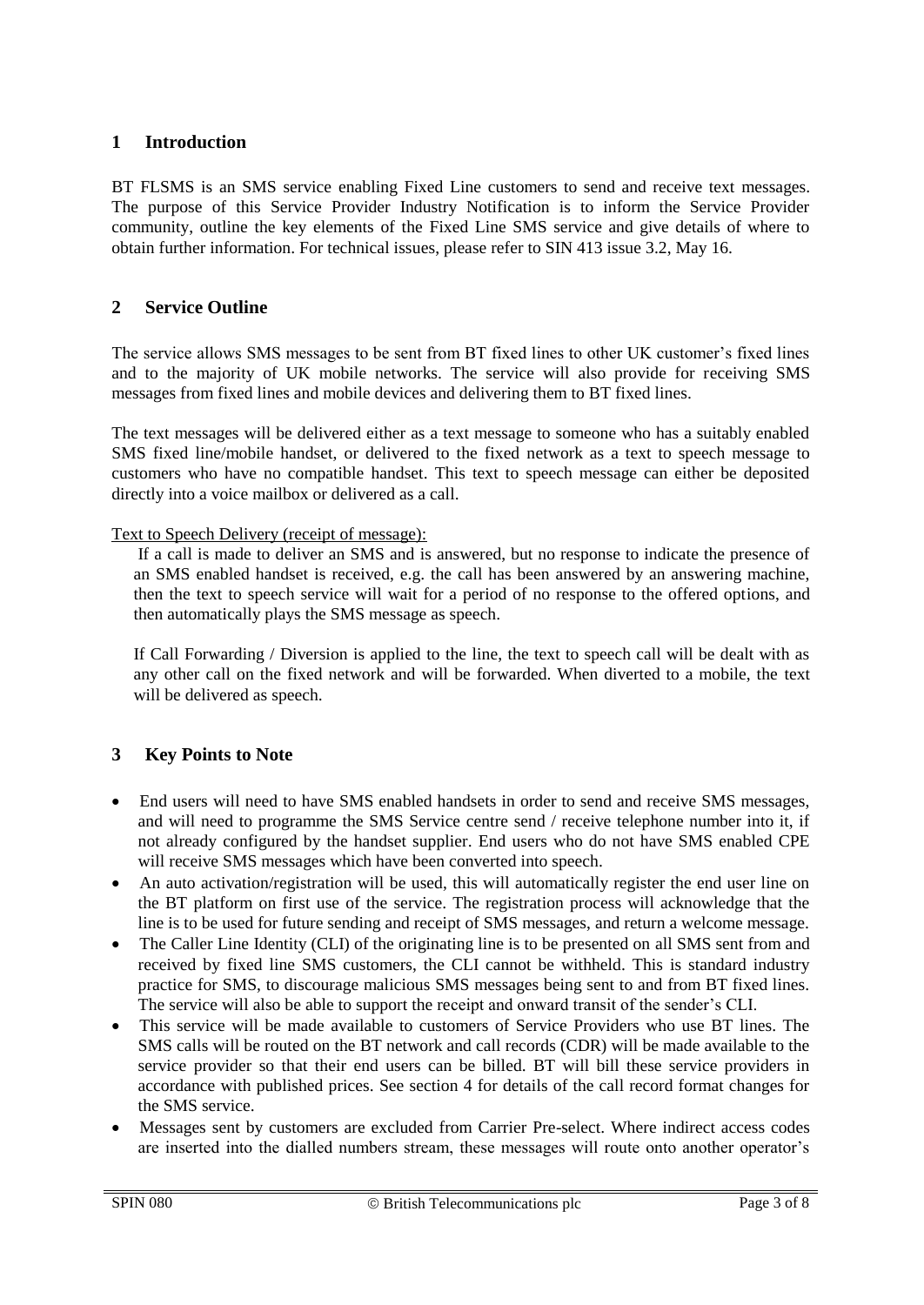network and will fail to reach BT's platform, unless there is an agreement between BT and that operator for SMS.

 End users may opt out of receiving text to speech by dialling a freephone number **0800 587 5252** and following the Interactive Voice Recognition (IVR). End users will not receive text to speech messages between the system's curfew hours, during the early hours.

#### **4 Billing Information & Call Record Format Changes**

#### **4.1 Wholesale Calls Call Record Format Changes**

The Daily Billing File is a record of all the priced Call Data Records that have been processed from the previous day. BT places this file on the FTP Gateway between 16:00 and 20:00 hours each day. The file is comprised of three sections, a header section which contains the Date of the records stored in the file, a record section that contains the call data events and a summary section that contains a single line summary for each combination of account and event type found in the file. The header will be unchanged as the result of the introduction of the SMS service, but there will be an additional type of record section "326" and a change to the summary section. The format is shown below:-

| <b>Field Name</b>                                                                                                                   | <b>Description</b>                                                                                                                                                                                                                                                                                                                                         |  |  |  |
|-------------------------------------------------------------------------------------------------------------------------------------|------------------------------------------------------------------------------------------------------------------------------------------------------------------------------------------------------------------------------------------------------------------------------------------------------------------------------------------------------------|--|--|--|
|                                                                                                                                     | This field contains the literal "Event: <space>" and will not be terminated by a<br/>comma.</space>                                                                                                                                                                                                                                                        |  |  |  |
| Calling line identity                                                                                                               | The telephone number that originated the call. This is the main billable telephone<br>number.                                                                                                                                                                                                                                                              |  |  |  |
|                                                                                                                                     | Contains the value "326".                                                                                                                                                                                                                                                                                                                                  |  |  |  |
| Date and time message was received                                                                                                  | Date/Time that the SMS message was received by the recipient in the format<br>"CCYYMMDDhhmmsstt".                                                                                                                                                                                                                                                          |  |  |  |
|                                                                                                                                     | Null                                                                                                                                                                                                                                                                                                                                                       |  |  |  |
|                                                                                                                                     | Null                                                                                                                                                                                                                                                                                                                                                       |  |  |  |
|                                                                                                                                     | Null                                                                                                                                                                                                                                                                                                                                                       |  |  |  |
|                                                                                                                                     | Null                                                                                                                                                                                                                                                                                                                                                       |  |  |  |
|                                                                                                                                     | Null                                                                                                                                                                                                                                                                                                                                                       |  |  |  |
|                                                                                                                                     | Null                                                                                                                                                                                                                                                                                                                                                       |  |  |  |
|                                                                                                                                     | Null                                                                                                                                                                                                                                                                                                                                                       |  |  |  |
|                                                                                                                                     | Null                                                                                                                                                                                                                                                                                                                                                       |  |  |  |
|                                                                                                                                     | Null                                                                                                                                                                                                                                                                                                                                                       |  |  |  |
| Record Sequence Number                                                                                                              | Reserved for BT use.                                                                                                                                                                                                                                                                                                                                       |  |  |  |
| Spid                                                                                                                                | The Service Provider Id (9 digits).                                                                                                                                                                                                                                                                                                                        |  |  |  |
| NNI/BD/FGN                                                                                                                          | This field is in three parts concatenated into one (13 digit) field:<br>a) The NNI (7 digits) will be the identity of the original switch i.e. the source of<br>the records<br>b) The Billing Destination (BD) value is the 2 digit BT Billing system identifier<br>c) The File Generation Number of the original file sequence number from the<br>network |  |  |  |
| Reverse Charge                                                                                                                      | Currently populated with 0.                                                                                                                                                                                                                                                                                                                                |  |  |  |
|                                                                                                                                     | In future this will contain a Reverse Charge Indicator.                                                                                                                                                                                                                                                                                                    |  |  |  |
|                                                                                                                                     | Expected values are:                                                                                                                                                                                                                                                                                                                                       |  |  |  |
|                                                                                                                                     | $0 - Normal$                                                                                                                                                                                                                                                                                                                                               |  |  |  |
|                                                                                                                                     | $1 -$ Reverse                                                                                                                                                                                                                                                                                                                                              |  |  |  |
| Other number                                                                                                                        | The telephone number that the SMS was sent to.                                                                                                                                                                                                                                                                                                             |  |  |  |
| <b>Originating Network</b>                                                                                                          | Currently populated with 00000.                                                                                                                                                                                                                                                                                                                            |  |  |  |
|                                                                                                                                     | In future releases will contain the networks MCC and MNC codes, if available.<br>the<br>format                                                                                                                                                                                                                                                             |  |  |  |
| Date and time message was received<br>Date/Time<br>that<br>the<br><b>SMS</b><br>in<br>message<br>was<br>sent<br>"CCYYMMDDhhmmsstt". |                                                                                                                                                                                                                                                                                                                                                            |  |  |  |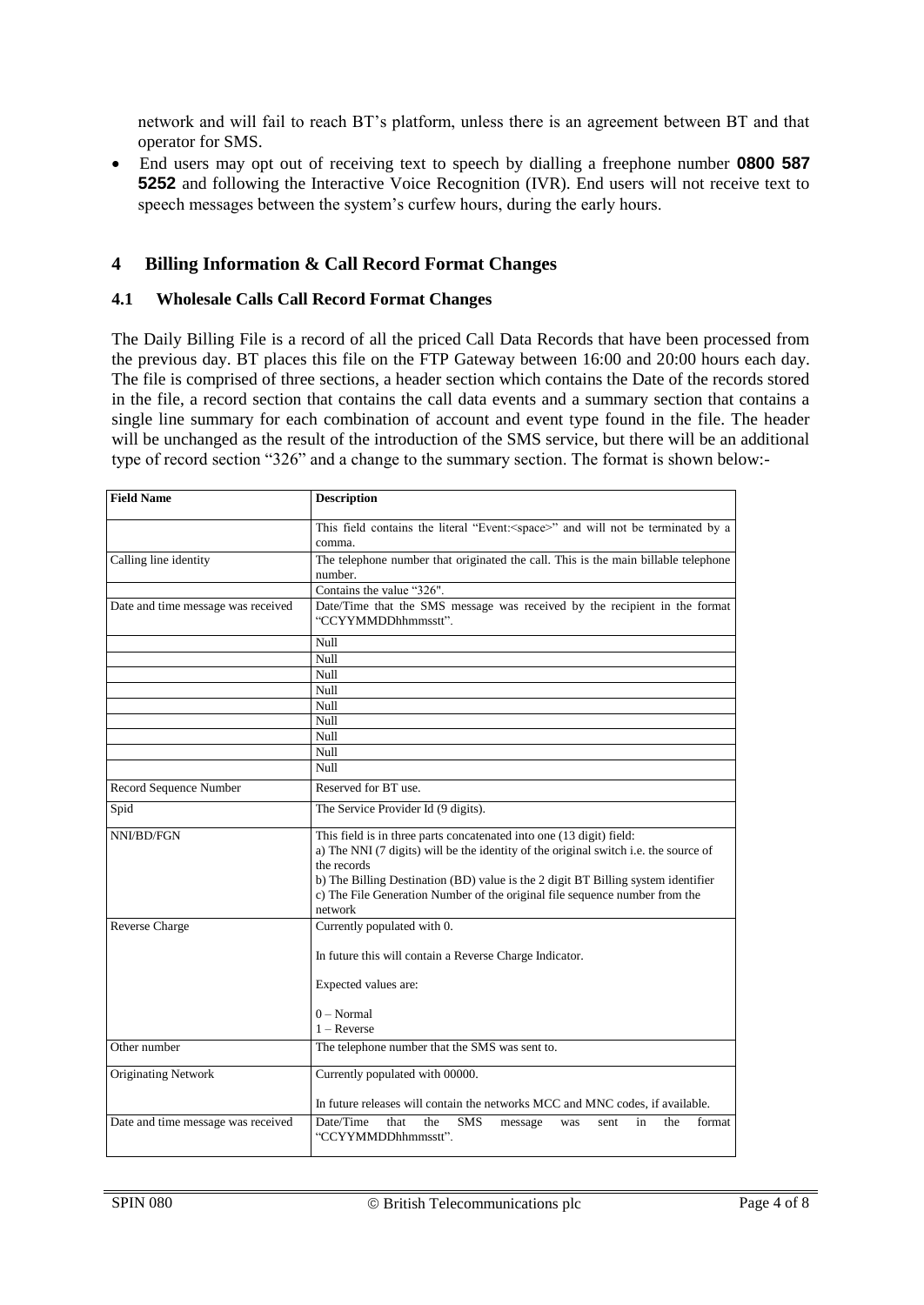| <b>Field Name</b>          | <b>Description</b>                                                                                                                                  |  |  |  |
|----------------------------|-----------------------------------------------------------------------------------------------------------------------------------------------------|--|--|--|
| Source Type/Direction      | Description of the type of device used at the source and destination.                                                                               |  |  |  |
|                            | 01 - Fixed to mobile                                                                                                                                |  |  |  |
|                            | 02 - Mobile to Fixed                                                                                                                                |  |  |  |
|                            | 03 - e-Mail to Fixed                                                                                                                                |  |  |  |
|                            | 04 - Fixed to Fixed                                                                                                                                 |  |  |  |
|                            | 05 - Fixed to email                                                                                                                                 |  |  |  |
|                            | 06 - Fixed to messaging mailbox                                                                                                                     |  |  |  |
|                            | 07 - Delivery Report                                                                                                                                |  |  |  |
|                            | 08 - Supplementary service activation/deactivation eg privacy                                                                                       |  |  |  |
| <b>Destination Code</b>    | 09 - Supplementary service activation/deactivation eg delivery restriction times<br>The way in which the SMS message was delivered to the customer. |  |  |  |
|                            |                                                                                                                                                     |  |  |  |
|                            | 00 - Not delivered (or unknown)                                                                                                                     |  |  |  |
|                            | $10 - Text$ to Text                                                                                                                                 |  |  |  |
|                            | 11 - TTS (Text To Speech) Outcall                                                                                                                   |  |  |  |
|                            | 12 - TTS Voicemail                                                                                                                                  |  |  |  |
| Message Size               | Count of the number of characters worth of user data contained in the message.                                                                      |  |  |  |
|                            |                                                                                                                                                     |  |  |  |
| Message Type               | Currently set to 00.                                                                                                                                |  |  |  |
|                            | In future release will contain a 2 digit description of the text of SMS message sent.                                                               |  |  |  |
|                            | Expected values are:                                                                                                                                |  |  |  |
|                            | $01 - Text$                                                                                                                                         |  |  |  |
|                            | $02 -$ Ring Tones                                                                                                                                   |  |  |  |
|                            | $03 - \text{Audio}$                                                                                                                                 |  |  |  |
|                            | 04 – Video                                                                                                                                          |  |  |  |
| Tariff                     | The tariff associated with the event.                                                                                                               |  |  |  |
|                            | $10 - Standard$                                                                                                                                     |  |  |  |
|                            | $11 -$ Premium                                                                                                                                      |  |  |  |
|                            | $12 -$ Free                                                                                                                                         |  |  |  |
| Payment direction          | An indication of the direction of payment.                                                                                                          |  |  |  |
|                            | This value will be determined as described below:                                                                                                   |  |  |  |
|                            |                                                                                                                                                     |  |  |  |
|                            | "R" – Expected payment from SP.                                                                                                                     |  |  |  |
|                            | "P" – Payment to SP.<br>The duration value in hh:mm:ss.tt format <i>i.e.</i> to hundredths of seconds                                               |  |  |  |
| Duration                   |                                                                                                                                                     |  |  |  |
| Rerate Indicator           | If the record has been rerated then the value $=$ "Rerate".                                                                                         |  |  |  |
| <b>Destination Network</b> | Currently populated with 00000.                                                                                                                     |  |  |  |
|                            | In future releases will contain the networks MCC and MNC codes when available.                                                                      |  |  |  |
| <b>Account Number</b>      | A unique field for the Wholesale Calls product.                                                                                                     |  |  |  |
| <b>Record Status</b>       | An indication of what kind of event this is. Does the event reside in the current                                                                   |  |  |  |
|                            | billing period or a previously billed period? Is this the first time the event has been                                                             |  |  |  |
|                            | rated or has it been rated before?                                                                                                                  |  |  |  |
|                            | This value will be determined as described below:                                                                                                   |  |  |  |
|                            |                                                                                                                                                     |  |  |  |
|                            | "S" – First time rated and for this billing period.                                                                                                 |  |  |  |
|                            | "SR" – Re-rated but for this billing period.<br>"L" – First time rated but for a previous billing period.                                           |  |  |  |
|                            | "LR" – Re-rated and for a previous billing period.                                                                                                  |  |  |  |
|                            |                                                                                                                                                     |  |  |  |
| <b>Wholesale Price</b>     | The wholesale undiscounted price of the call in tenths of a penny.                                                                                  |  |  |  |
|                            |                                                                                                                                                     |  |  |  |
| <b>Record Source</b>       | Record Source is to indicate where the record originated and the NNI of the source                                                                  |  |  |  |
|                            | system                                                                                                                                              |  |  |  |
|                            |                                                                                                                                                     |  |  |  |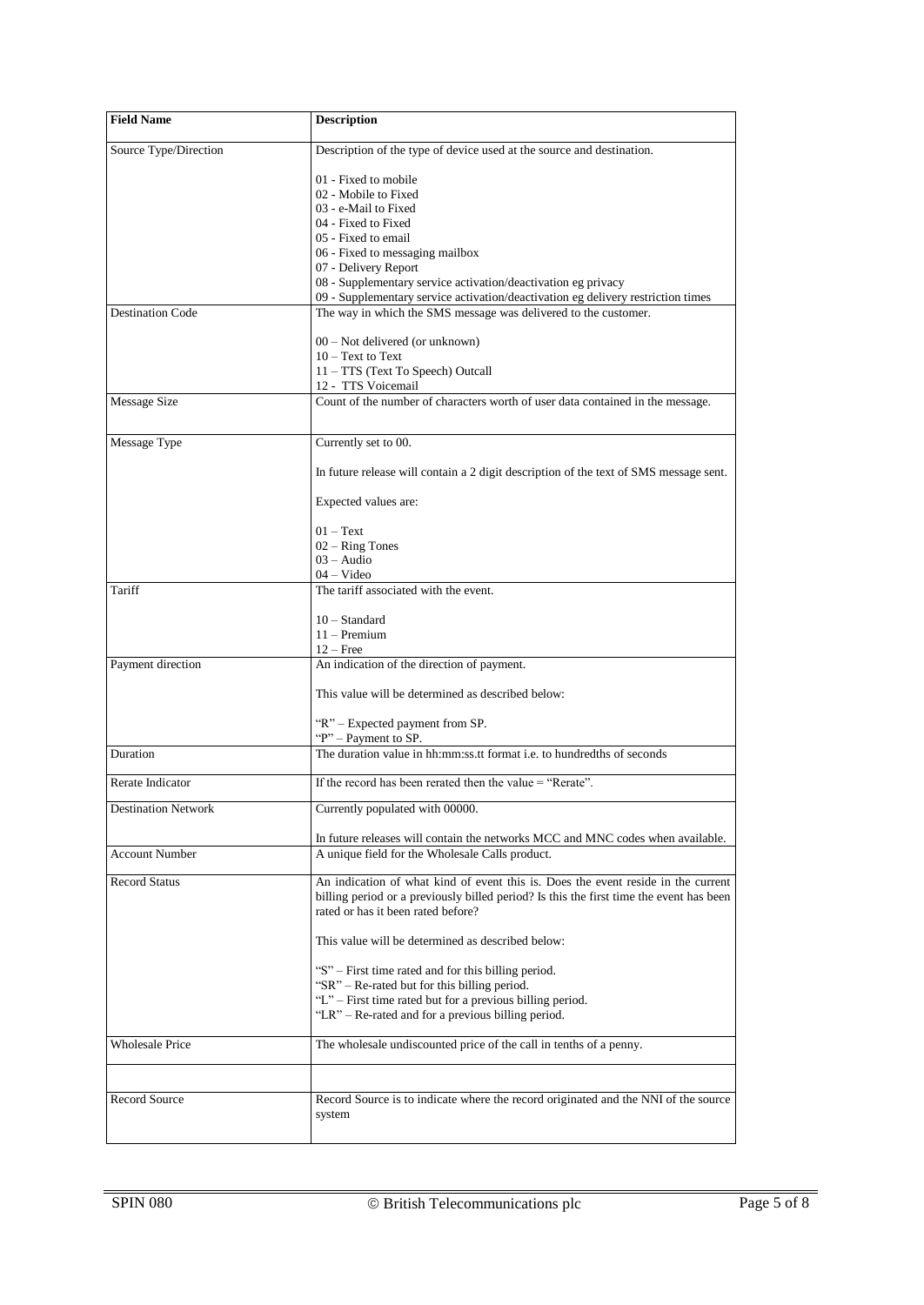| <b>Field Name</b>     | <b>Description</b>                                                                                                                                                                                                                                                    |
|-----------------------|-----------------------------------------------------------------------------------------------------------------------------------------------------------------------------------------------------------------------------------------------------------------------|
| Chargeband            | The Chargeband field.                                                                                                                                                                                                                                                 |
|                       | The Chargeband value represents the source operator (first two digits) and the<br>destination operator (last two digits). The source operator in all usage feed to SPs<br>will be WC. A destination operator of Ignite will be associated with a premium<br>rate SMS. |
|                       | $10 - \text{Retail}$                                                                                                                                                                                                                                                  |
|                       | $11 - COLO$                                                                                                                                                                                                                                                           |
|                       | $12 - MOLO$                                                                                                                                                                                                                                                           |
|                       | $13 -$ Ignite                                                                                                                                                                                                                                                         |
|                       | $14 - WC$                                                                                                                                                                                                                                                             |
|                       | $15 - WA$                                                                                                                                                                                                                                                             |
| Service Category Name | This text field relates to Record Type                                                                                                                                                                                                                                |
|                       | $"21.0" - SMS Call$                                                                                                                                                                                                                                                   |
|                       | "21.1" - Reverse Charge SMS call                                                                                                                                                                                                                                      |
|                       |                                                                                                                                                                                                                                                                       |
| Error Code            | Include an error code if BT processing has detected an error in the Network record.                                                                                                                                                                                   |

The Summary section will be modified as follows:-

| <b>Field Name</b>            | <b>Description</b>                                                                                                                                                                               |  |  |
|------------------------------|--------------------------------------------------------------------------------------------------------------------------------------------------------------------------------------------------|--|--|
| Tag                          | This field contains the literal "Summary: < space>" and will not be terminated by<br>a comma.                                                                                                    |  |  |
| <b>Statistics Date</b>       | The Creation Date on which the extracted records were rated and loaded into<br>Geneva.                                                                                                           |  |  |
| Service Provider Identity    | The Service Provider Identity.                                                                                                                                                                   |  |  |
| Tariff Recovery filename     | The name of the Tariff Recovery file associated with this summary.                                                                                                                               |  |  |
| Number of re-rated records   | The number of billed re-rated records sent to the Service Provider for this<br>particular combination of Creation Date, Service Provider, Content Type,<br>Account and Event Type.               |  |  |
| Duration of re-rated records | The total of the duration associated with the billed re-rated events sent to the<br>Service Provider for this combination of Creation Date, Content Type, Account<br>and Event Type.             |  |  |
| Original cost of records     | The total of the original cost values associated with the billed re-rated events sent<br>to the Service Provider for this combination of Creation Date, Content Type,<br>Account and Event Type. |  |  |
| New cost of records          | The total of the new cost values associated with the billed re-rated events sent to<br>the Service Provider for this combination of Creation Date, Content Type,<br>Account and Event Type.      |  |  |
| <b>PSTN</b> Adjustment       | The adjustment required to achieve the difference between the New and the<br>Original prices relating to PSTN revenue.                                                                           |  |  |
| <b>ISDN</b> Adjustment       | The adjustment required to achieve the difference between the New and the<br>Original prices relating to ISDN revenue.                                                                           |  |  |
| <b>Account Number</b>        | The account number associated with this summary. This is the originating<br>account not the non-billed account.                                                                                  |  |  |
| Event Type                   | The event type id associated with this summary.                                                                                                                                                  |  |  |
| <b>SMS</b> Adjustment        | The adjustment required to achieve the difference between the New and the<br>Original prices relating to SMS revenue.                                                                            |  |  |

The Fraud files will be placed on the FTP Gateway six times per day will also have a new type of record which has the same format as the Daily Billing File record shown above except that the following fields are set to null:-

Payment Direction Rerate indicator Account Number Record Status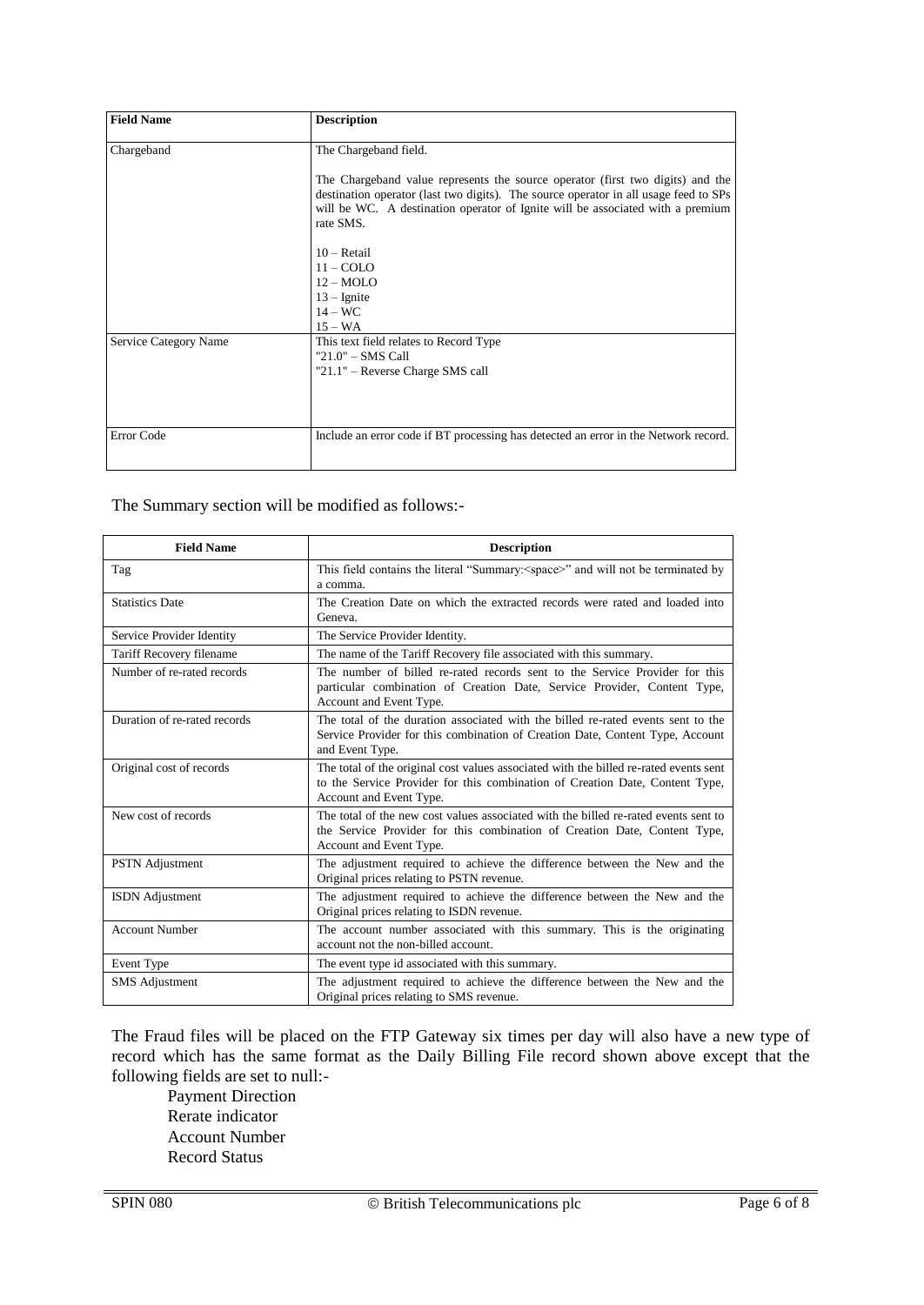#### Wholesale Price

#### **4.2 Wholesale Access and Calls & Access Call Record Format Changes**

The Onebill Invoice has a record of all the priced Call Data Records that have been processed for the last month. The format of this invoice will be unchanged as a result of the introduction of SMS message service. Calls carrying SMS messages made by Service Provider end users will generate entries in the standard PSTN Billing Invoice, as described in the relevant Product Manual, but priced according to the SMS entries in the BT Price list. SMS entries can be differentiated from normal calls in the Onebill output by a zero duration.

The records contained in the Fraud files, which are sent to Wholesale Access and Calls and Access Service Providers, will change as shown in the format below:-

| <b>Field</b>                              | Picture      | <b>Size</b>    | <b>Specific Value</b>                                                                                       |
|-------------------------------------------|--------------|----------------|-------------------------------------------------------------------------------------------------------------|
| Call Record Type                          | X            | $\overline{4}$ | <b>BCAL</b>                                                                                                 |
| Comma Separator                           | X            | $\mathbf{1}$   | . (Comma)                                                                                                   |
| Data Type                                 | 9            | 2              |                                                                                                             |
| Comma Separator                           | $\mathbf X$  | $\mathbf{1}$   | , (Comma)                                                                                                   |
| <b>Call Answer Date</b>                   | 9            | 8              | <b>YYYYMMDD</b>                                                                                             |
| Comma Separator                           | $\mathbf X$  | 1              | , (Comma)                                                                                                   |
| Call Answer Time                          | 9            | 6              | <b>HHMMSS</b>                                                                                               |
| Comma Separator                           | $\mathbf X$  | $\mathbf{1}$   | , (Comma)                                                                                                   |
| Calling Line Identity                     | 9            | 12             | Left aligned - space filled. Includes leading zero.                                                         |
| Comma Separator                           | $\mathbf X$  | $\mathbf{1}$   | , (Comma)                                                                                                   |
| PBX Suffix                                | 9            | $\overline{4}$ | 0-9999. For a single line the value will be zero.                                                           |
| Comma Separator                           | $\mathbf X$  | $\mathbf{1}$   | , (Comma)                                                                                                   |
| Call Linking Indicator                    | 9            | $\mathbf{1}$   |                                                                                                             |
| Comma Separator                           | X            | $\mathbf{1}$   | , (Comma)                                                                                                   |
| Duration of whole or part of<br>call      | 9            | 8              | $HHMMSShh$ (hh = hundredths of a second)                                                                    |
| Comma Separator                           | X            | $\mathbf{1}$   | , (Comma)                                                                                                   |
| Number of digits in destination<br>number | 9            | $\overline{2}$ |                                                                                                             |
| Comma Separator                           | $\mathbf X$  | $\mathbf{1}$   | . (Comma)                                                                                                   |
| Destination number                        | 9            | 32             | 1-32 digits (however normal range is 3 - 18 digits)                                                         |
| Comma Separator                           | X            | $\mathbf{1}$   | , (Comma)                                                                                                   |
| <b>SMS Call Indicator</b>                 | X            | 1              | Can Contain 'N' or 'R' or Spaces<br>N - Normal SMS Call<br>R - Reverse SMS Call<br>Spaces - All other cases |
| Filler                                    | $\mathbf{x}$ | 110            | Space Filled                                                                                                |
|                                           |              |                |                                                                                                             |